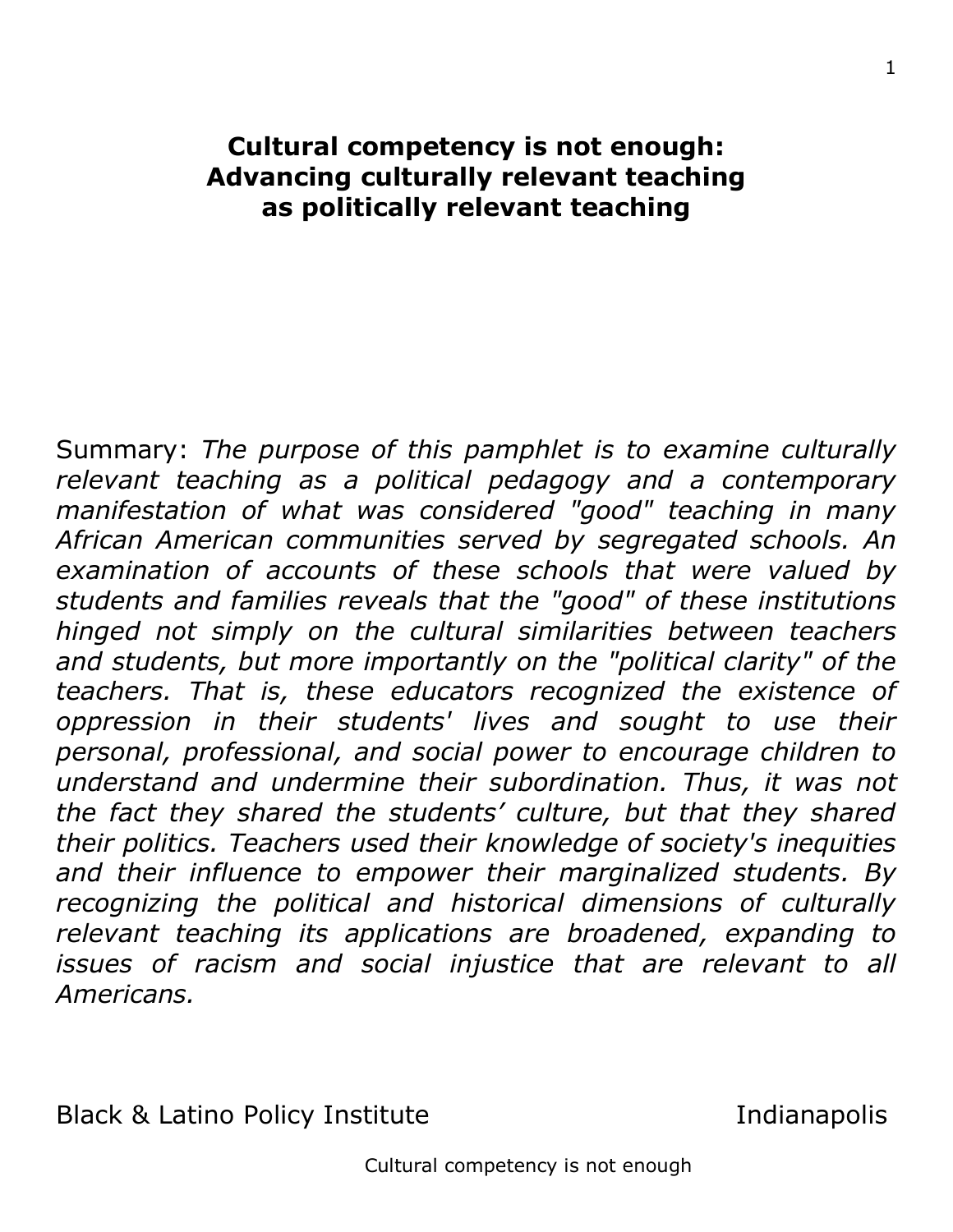## **Schooling for democratic citizenship or second-class citizenship? Formal education as a means to prepare students to take an active role in making society**

 The issue of cultural competence for all urban teachers is limited. Although discussions concerning culture are needed, the fundamental issue or question for urban educators concerns the purpose of public education: Is it a means of social transformation in the form of education for the personal and social emancipation for their students or system maintenance of the status quo?

 Over the last 20 years, the idea of cultural competence maintained that successful teachers of children of color must be aware of the cultural distinctiveness and strengths of their students. Indiana Law IC 20-10.2-8, Cultural Competency in Educational Environments, mandates training for pre-service and regular public school teachers. By sharing and understanding a variety of cultures, urban educators will be more committed to their students.

## **Two limitations of cultural competency**

### **Cultural awareness is not enough**

 Cultural competency is based on a system of behaviors, attitudes and policies that enable teachers to work effectively in diverse, multi-cultural environments. Unfortunately, cultural competency is important yet insufficient preconditions for teaching students from marginalized groups and has limited culturally relevant teaching. The concept limits orientation to understanding and appreciating culture--ignoring the political realities in urban schooling with which many educators cope, confront, simply avoid, or naively do not recognize.

#### **Unintended consequences**

 Cultural competency, for middle-class teachers of all skin tones, who work in urban schools, is supposed to make schools work. Cultural competency will enable relationships, decrease discipline referrals; consequently, it will increase academic performance. Basically, it will quiet things down, and especially avert the political controversy that made cultural competency an issue in the first place. Indeed, cultural competency is a necessity for urban teachers. Nonetheless, it can also perpetuate a school climate that limits teachers who see public schools as opportunities to talk about race and class contradictions in our society, recognizing racism as a fact of life for themselves and their students. As a result, these educators have to pretend that inequity and injustice do not exist because cultural competency mandates now preclude discordant voices and perspectives. Eventually, racism will be regarded neither as a matter worth discussing, nor as a lingering problem that white students and faculty need to recognize and address: each teacher is culturally competent; and, so all is well in our public schools.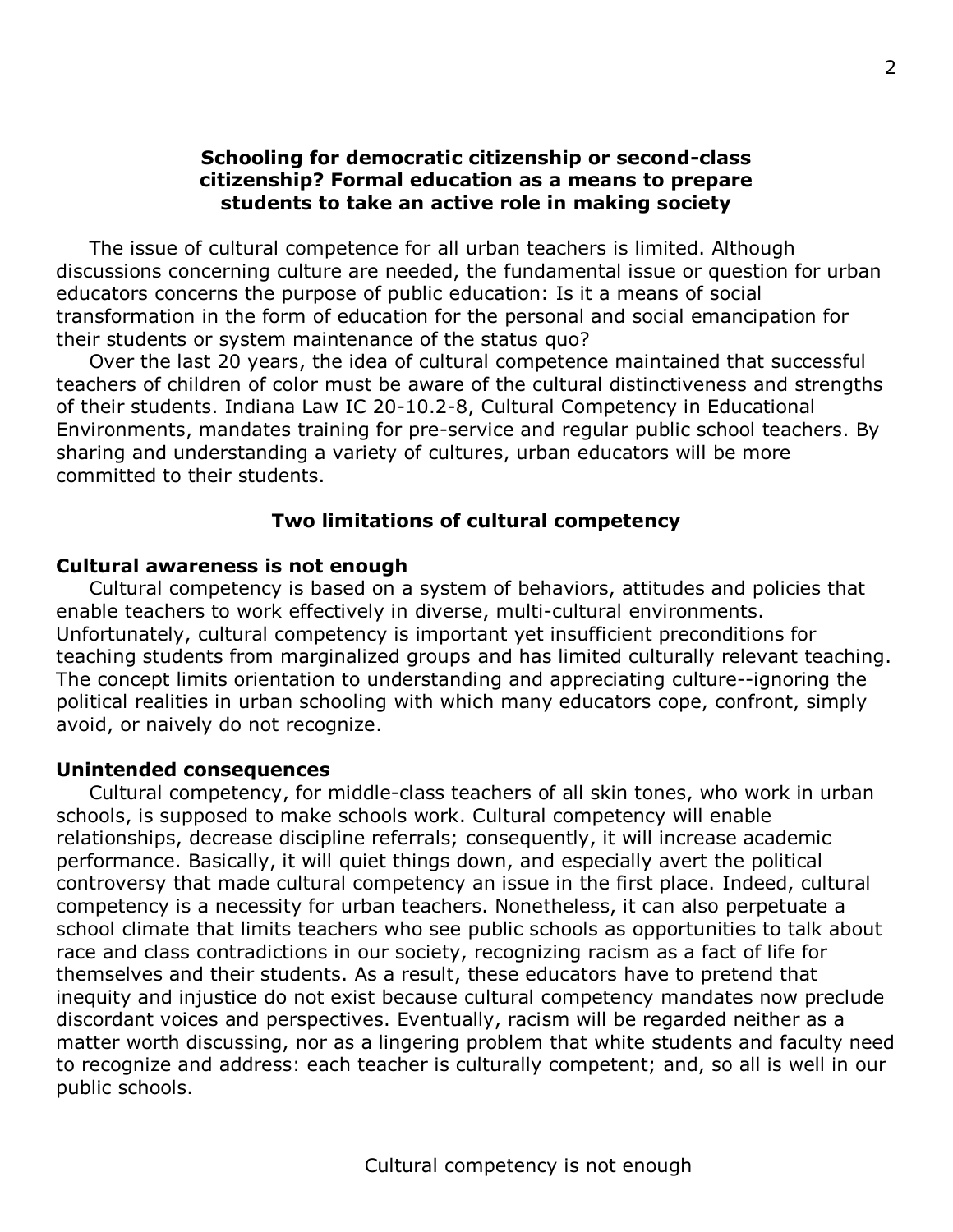#### **Other unintended consequences**

 The unintended silencing affects of the cultural competency mandate on the daily experiences of African American students can "persuade" them to pawn their awareness of inequity in their communities and schools for the persona of a "good" student. Students train themselves to produce two voices: one's "own" voice alternated with an "academic" voice. These voices are affected by the expectations of everyone, both those who support cultural competency as well as those who do not. Students may deny class, gender, and race conflict; repeat the words of hard work, success, and their "natural" sequence; and, stifle any desire to disrupt. The price of success of the cultural competency initiative may be muting one's own voice.

 Such evidence also reveals how urban schools generally do not educate their students to see public schools and themselves as "locations of possibility" for fostering social justice.

 Urban teachers, who see beyond the well meaning, but limited cultural competency concept, and who have not lost **political clarity**, will continue to have emancipatory practices and philosophies. Operating subversively, they view their classrooms as sites of resistance where they take control not accorded to them in the school power hierarchy.

### **Political clarity or cultural competence or both?**

#### **The concept of political clarity: Education as "oppositional consciousness"**

 African Americans have long lived a disturbing contradiction--the experiences of systemic racial oppression in the first modern democracy, and exploitation in a country founded on the ideals of justice and liberty. The social institution of formal education has not been untouched by or sheltered from the larger contradiction of racism in the U.S

 There has been a longstanding discussion among African Americans about the role that formal education could play in either maintaining or transforming the existing social order, reflecting the crucial roles that teachers play in abetting or subverting a social system of domination.

#### **Recognizing schooling as a "socio-political institution"**

 Because public schools socialize children into particular ways of seeing themselves, others, and the society in which they will function as adults, these social institutions have been a key site for Black resistance to White domination.

 In manifesting such resistance from slavery throughout segregation, African Americans were making a profoundly political statement: They believed in being considered and treated as equal citizens in society; they were painfully aware of their social, political, and economic subjugation and would work to resist it; and, they understood that formal education played a key role in either encouraging true democracy or sanctioning a system of continued oppression.

 By recognizing the political nature of formal education, many African American teachers in segregated schools that existed before *Brown v. Board of Education of Topeka*, used their classrooms to promote an "oppositional consciousness" or an ideology of resistance against the "hegemonic ideology." They sought to redirect the blame for suffering from divine and personal domains to the system of human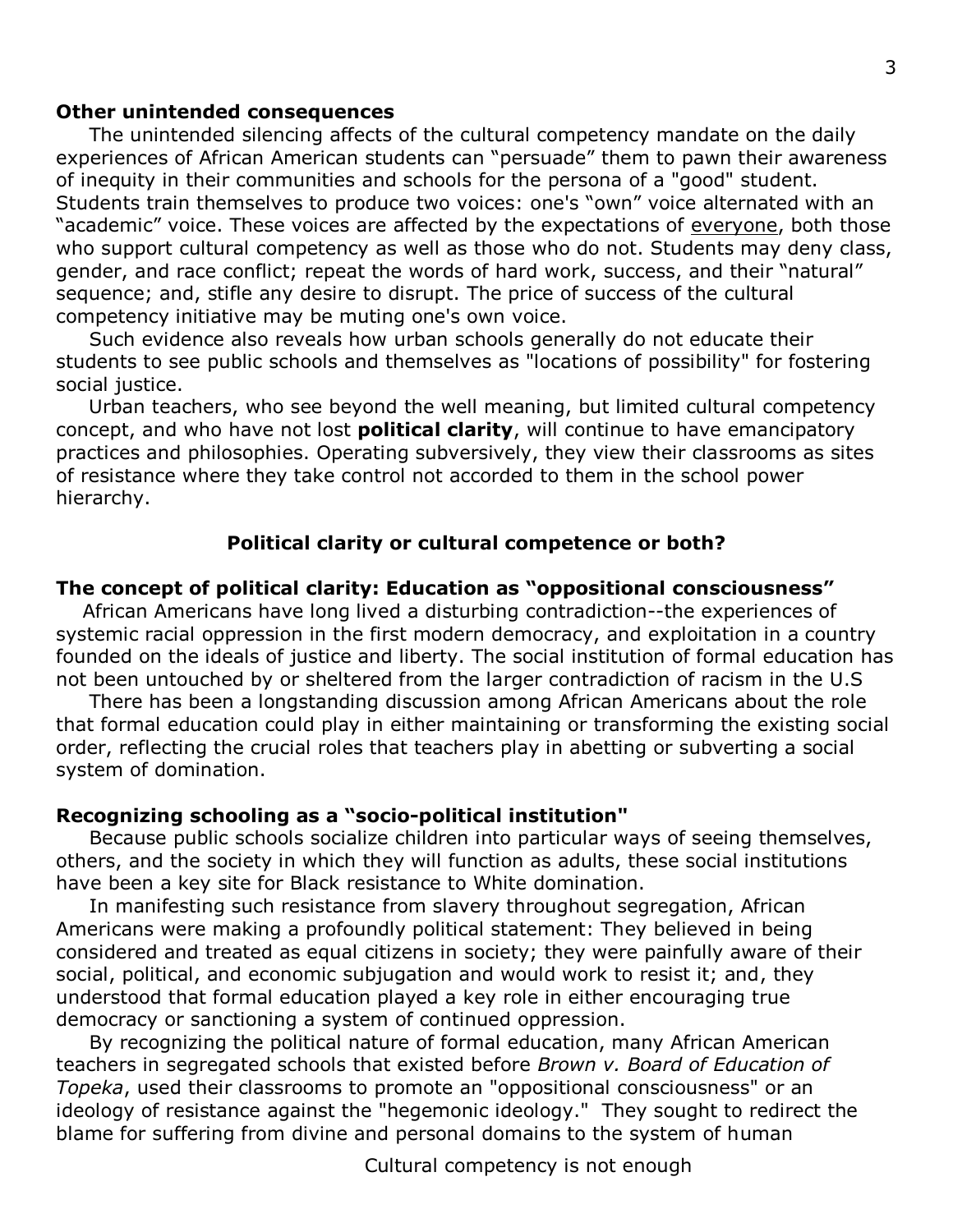domination itself. This helped develop ideas about the rightness of social justice and provided conceptions of a just society.

 Based on African Americans' apprehension of their oppression, this philosophy encouraged the cooperation of both men and women to contest the racist premise of their intellectual and moral inferiority as people of African descent. They wanted to make sure African American children matured with the psychological and academic strengths necessary to subvert white domination.

 As "quiet revolutionaries," these educators, capitalizing on this classroom influence, were committing political acts because it contradicted the racist rhetoric of Black inferiority.

## **Advancing culturally relevant teaching: Characteristics of politically relevant teaching**

 Due to the anti-assimilationist orientation of the culturally relevant teaching concept of Gloria Ladson-Billings, it is viewed more accurately as politically relevant teaching.

 The basis of politically relevant teaching states: Cultural similarity and understanding are important yet insufficient preconditions for teaching students from marginalized groups.

 Therefore, these teachers are mindful not only of the cultural norms, values, and practices of their students, but more importantly of the political realities and aspirations of people of color. As a result, their pedagogy is "relevant" to the political experiences of inequity and disenfranchisement of their students.

- Because of the political understanding of education held by these educators, their actions are sensitive to and supportive of the anti-racism and anti-oppression struggles of students of color. They are conscious of the presence of racism which surrounds students with distorted and overwhelmingly negative images of the cultures, histories, and possibilities of people of color.
- As a result, politically relevant teachers view their classrooms as key sites of resistance, where students of color especially can come to see themselves and their communities in affirming ways while gaining access to mainstream "codes of power."
- Therefore, they successfully encourage their students to be competent and comfortable in both their home culture and the larger society.
- The philosophical beliefs held by such educators believe public education has a responsibility to prepare students to take an active role in making society truly democratic.

# **[Tamara Beauboeuf-LaFontant](http://www.tcrecord.org/AuthorDisplay.asp?aid=11736)'s concluding remarks: "Education as the practice of freedom"**

 The political clarity of generations of Black teachers is less a reflection of culture and more an embodiment of these educators' personal and political commitments.

Cultural competency is not enough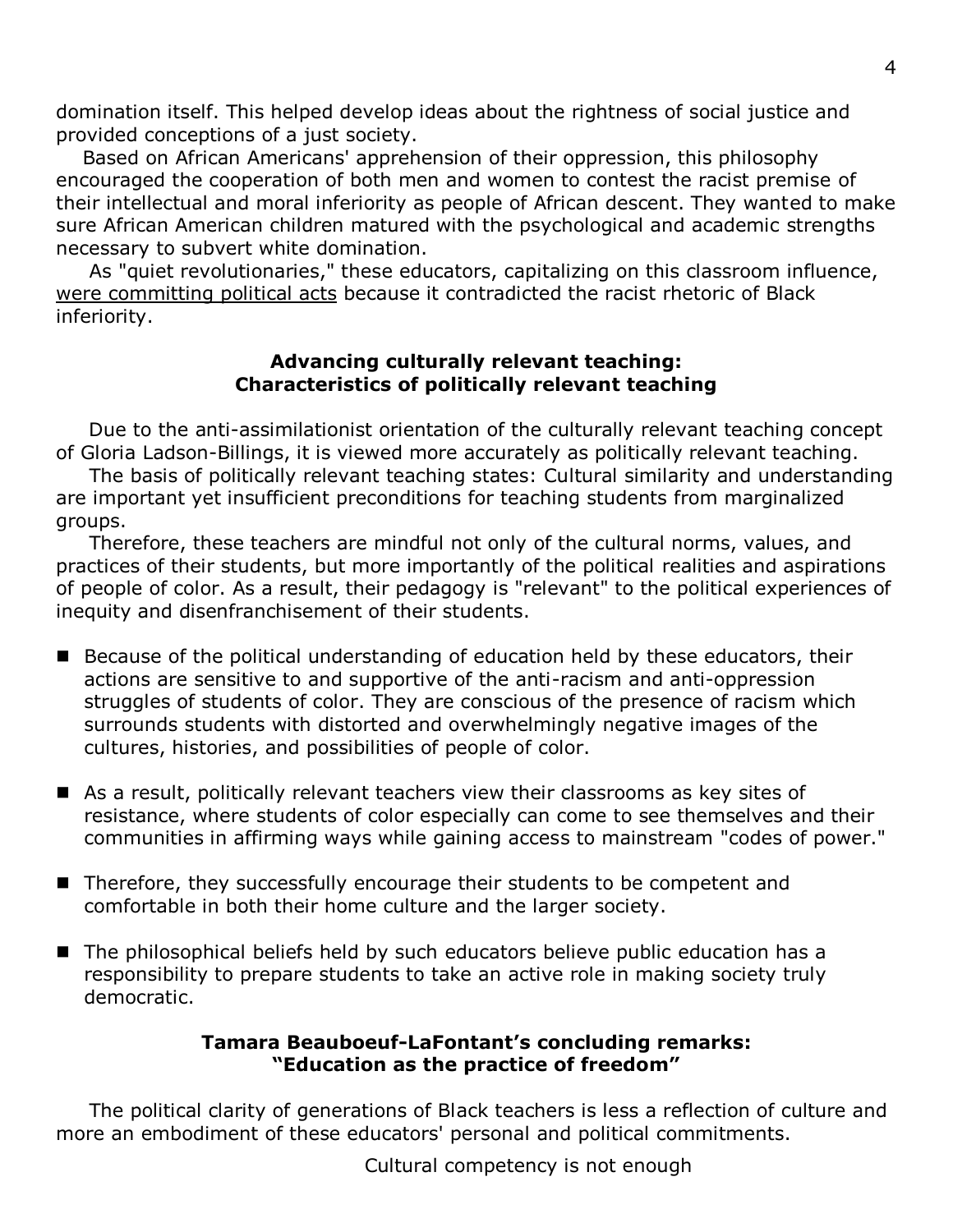This means that any urban educator, regardless of color and culture, may be limited by the best intentions reflected in cultural competency. Without a genuine identification with the political realities students (and the families and communities) face, *cultural competency is not enough*.

 Teaching incorporates one's professional training, cultural identity, and ideological commitments. It is the convergence of all these sources of identity that defines one's practice and thinking as an educator.

 *While cultural similarity and understanding between teachers and students are certainly helpful, these points of connection are not sufficient for addressing and remedying the contemporary problems of underachievement, alienation, and dropping out that too many students of color experience.*

 In order to emphasize the political understanding of social systems of power and a personal commitment to educating children, regardless of their social origins, Indiana must advance culturally relevant teaching as politically relevant teaching.

 This advancement is an attempt to expand the concept of cultural competence and culturally relevant teaching by drawing attention to the political clarity, or the courage and savvy of such Hoosier educators committed to reaching out to and successfully educating "other people's children."

 The significance of politically relevant teachers to education lies in their belief that schools can be vehicles for social change, community building, and access to the mainstream; and that educators can take a leading role in promoting social justice.

 *Such a belief in the power and potential of schools and educators is less a cultural trait than it is a personal and political conviction.* Advancing culturally relevant teaching as "politically relevant teaching" is important for at least three reasons:

- 1. Discussions of "culture" as a reference for teaching can gloss over the complexity of class, gender, and ethnic diversity that exists within any "cultural" group. However, centering on the political draws attention to the active decision making and commitments of an educator to uphold certain viewpoints (e.g., hegemonic or oppositional; oppressive or democratic) that transcend culture;
- 2. The term "political relevance" compels us to see beyond what is sometimes presented as an essentialist quality of social groupings. The concept of political relevance maintains that there is a political history of striving to bring the practice of democracy in line with our founding ideals, and that this "positive struggle" has included people of various cultural and social backgrounds; and,
- 3. Consciously focusing our attention on the political rather than cultural experiences of students provides us with a way of productively engaging with the reality of a majority white female teaching force educating an increasingly non-white public school population.

 If we consider that the successful education of poor students and students of color hinges on political congruence between teachers and students, rather than on cultural competency, we become interested in helping teachers identify and reflect on their